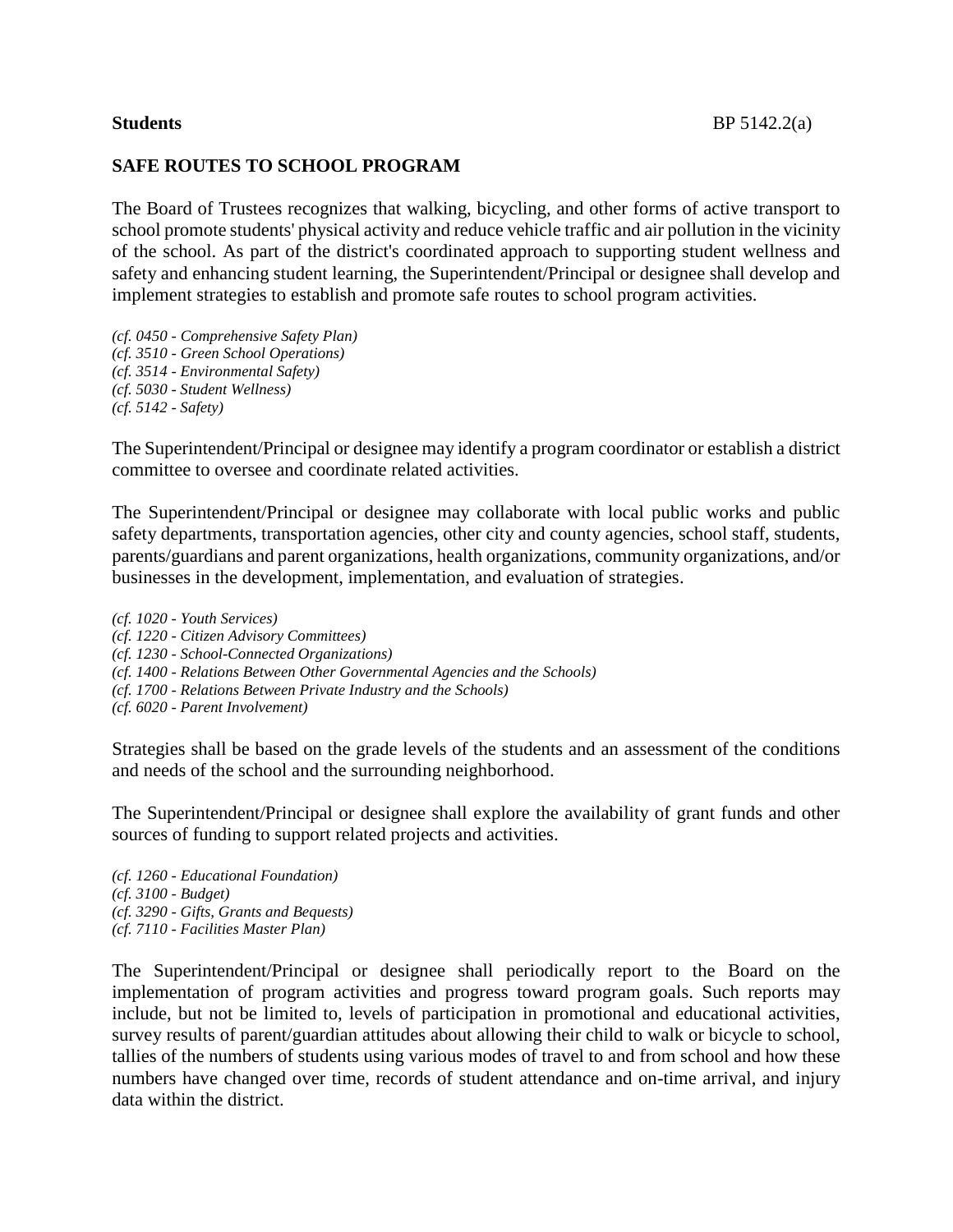### **SAFE ROUTES TO SCHOOL PROGRAM** (continued)

*(cf. 0500 - Accountability)*

### *Legal Reference:*

*EDUCATION CODE 32283 Comprehensive safety plan 45450-45451 Crossing guards GOVERNMENT CODE 65352.2 General planning; communication between cities, counties and school districts STREETS AND HIGHWAYS CODE 2333.5 Safe routes to schools construction program VEHICLE CODE 21200-21212 Operation of bicycles, especially: 21212 Helmet required for bicycle, nonmotorized scooter, skateboard, skates 21949-21971 Pedestrian rights and duties UNITED STATES CODE, TITLE 23 148 Highway safety improvement program UNITED STATES CODE, TITLE 42 1758b Local wellness policy*

*Management Resources:*

*http://safety.fhwa.dot.gov/saferoutes*

*CSBA PUBLICATIONS Safe Routes to School: Program and Policy Strategies for School Districts, Policy Brief, August 2009 Building Collaboration: Tools and Ideas for Creating Active Living, Healthy Eating Communities, August 2009 NATIONAL CENTER FOR SAFE ROUTES TO SCHOOL PUBLICATIONS Safe Routes to School Guide NATIONAL HIGHWAY TRAFFIC SAFETY ADMINISTRATION PUBLICATIONS Safe Routes to School Toolkit, 2002 SAFE ROUTES TO SCHOOL NATIONAL PARTNERSHIP PUBLICATIONS Safe Routes to School 2009 Policy Report: Moving to the Future: Building on Early Achievements, March 2009 WEB SITES CSBA: http://www.csba.org California Center for Physical Activity: http://www.caphysicalactivity.org California Department of Transportation, Safe Routes to School: http://www.dot.ca.gov/hq/LocalPrograms/saferoutes/saferoutes.htm National Center for Safe Routes to School: http://www.saferoutesinfo.org National Highway Traffic Safety Administration: http://www.nhtsa.gov Safe Routes to School National Partnership: http://www.saferoutespartnership.org U.S. Department of Transportation, Federal Highway Administration, Safe Routes to School:*

Policy **CUDDEBACK UNION ELEMENTARY SCHOOL DISTRICT** adopted: December 11, 2019 Carlotta, California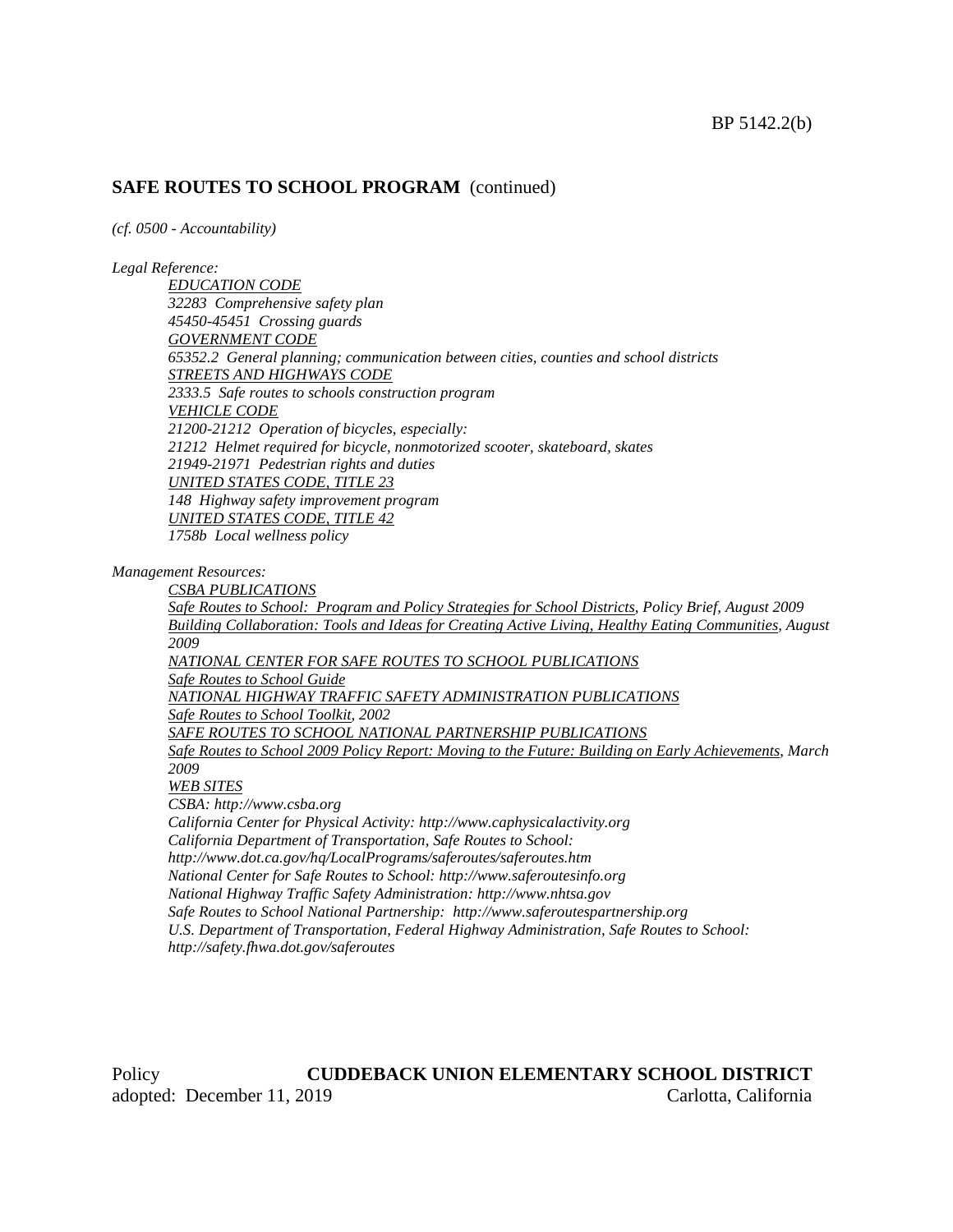## **SAFE ROUTES TO SCHOOL PROGRAM**

District strategies to improve student safety along routes to school and to promote walking, bicycling, and other forms of active transport to school by students may include:

- 1. Education activities that promote safety and awareness, such as:
	- a. Instructing students about pedestrian, bicycle, and personal safety
	- b. Instructing students about the health and environmental benefits of walking, bicycling, and other forms of active transport to school

*(cf. 3510 - Green School Operations) (cf. 5030 - Student Wellness) (cf. 6142.7 - Physical Education and Activity) (cf. 6142.8 - Comprehensive Health Education)*

- c. Offering driver safety education to high school students, parents/guardians, and the community
- 2. Encouragement strategies designed to generate interest in active transport to school, such as:
	- a. Organizing or facilitating "walking school buses" and/or "bicycle trains" whereby students walk or bike to school in groups escorted by parents/guardians or other volunteers as needed
	- b. Organizing special events and activities, such as Walk or Bike to School Day, International Walk to School Month, or year-round competitions
	- c. Publicizing the district's efforts in order to build support of parents/guardians and the community, including providing information about the district's safe routes to school program in parent/guardian communications and in any notifications about transportation options

*(cf. 1112 - Media Relations)*

*(cf. 3540 - Transportation)*

*(cf. 3541 - Transportation Routes and Services)*

- 3. Enforcement strategies to deter unsafe behaviors of drivers, pedestrians, and bicyclists, such as:
	- a. Initiating or expanding crossing guard, student safety patrol, and/or parent/guardian safety patrol programs

*(cf. 5142 - Safety)*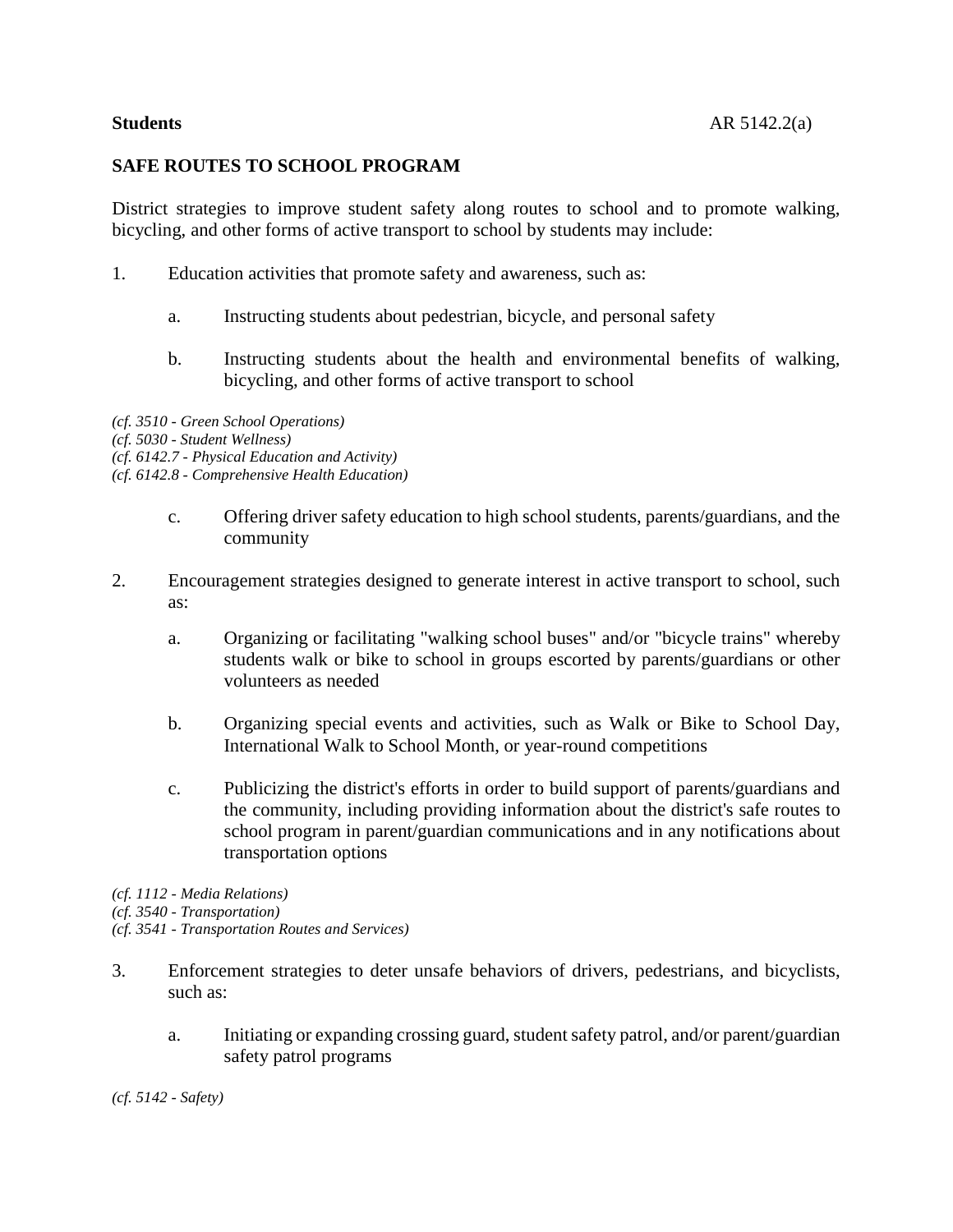## **SAFE ROUTES TO SCHOOL PROGRAM** (continued)

- b. Partnering with local law enforcement to help ensure that traffic laws are obeyed in the vicinity of the school and to implement appropriate measures such as placement of speed feedback monitors, ticketing, and/or driver safety campaigns
- c. Monitoring to ensure that students who bicycle to school or who use skateboards, skates, or nonmotorized scooters wear helmets in accordance with Vehicle Code 21212
- 4. Engineering strategies that address the design, implementation, operation, and maintenance of traffic control devices or physical measures, such as:
	- a. Working with local government agencies, parents/guardians, school staff, and others as appropriate to gather data about environmental conditions and hazards along routes to school
- *(cf. 1020 - Youth Services)*
- *(cf. 1220 - Citizen Advisory Committees)*
- *(cf. 1230 - School-Connected Organizations)*
- *(cf. 1400 - Relations Between Other Governmental Agencies and the Schools)*
- *(cf. 1700 - Relations Between Private Industry and the Schools)*
- *(cf. 6020 - Parent Involvement)*
	- b. Working with local government agencies to make operational and physical improvements that reduce or eliminate hazards, such as reducing motor vehicle traffic speeds in the area and establishing safer and fully accessible crosswalks, walkways, trails, and bikeways
	- c. Assessing the adequacy, accessibility, and safety of bicycle parking at school and making modifications as needed, such as increasing the number of or relocating bicycle racks and/or equipment storage areas

*(cf. 7111 - Evaluating Existing Buildings)*

d. Considering safe routes to school when making decisions about siting and designing of new schools

*(cf. 7110 - Facilities Master Plan) (cf. 7150 - Site Selection and Development)*

- 5. Evaluation to assess progress toward program goals, including:
	- a. Gathering and interpreting data based on indicators established by the Superintendent/Principal or designee and the Board of Trustees